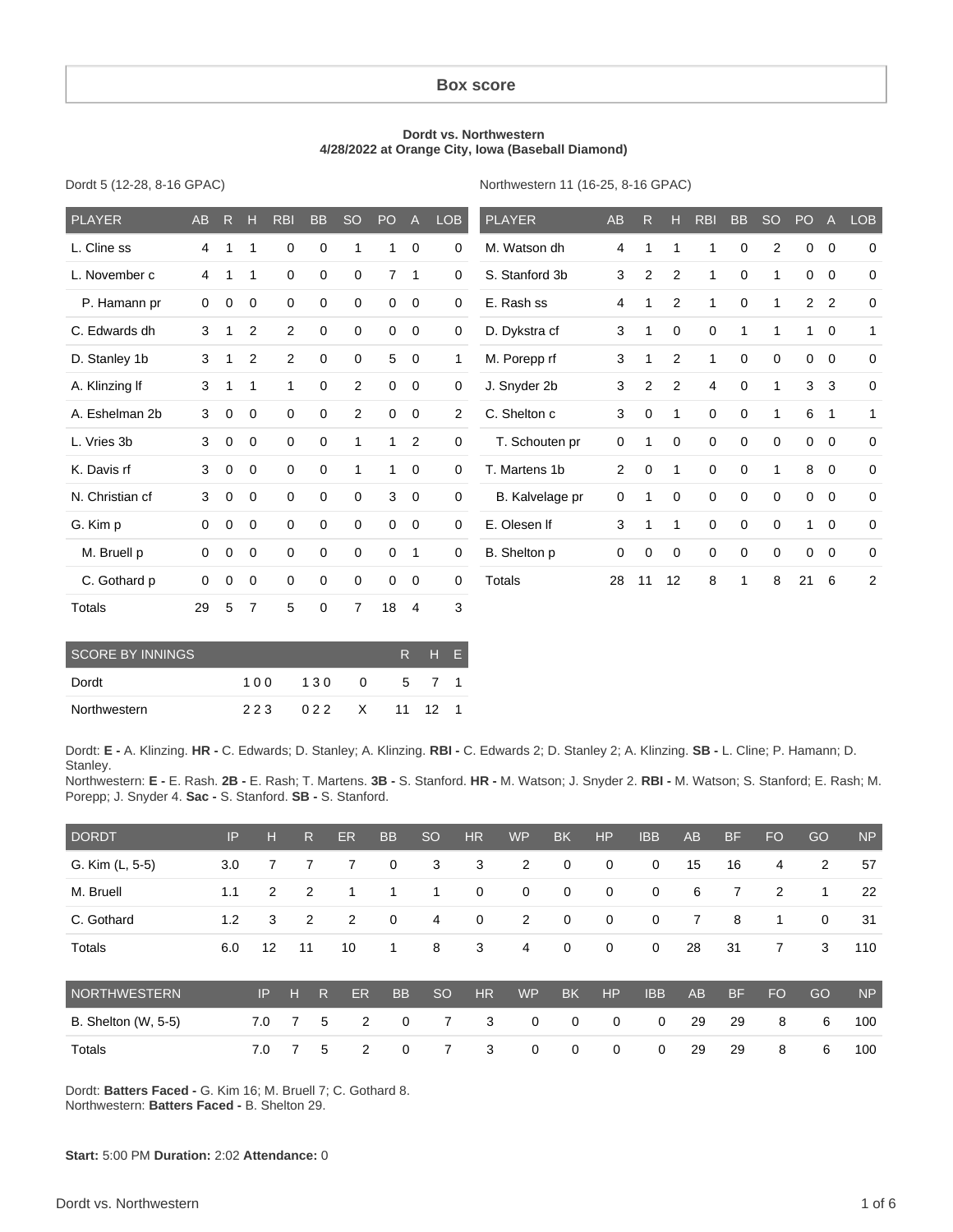Weather: 68 deg., sunny, 17mph W/NW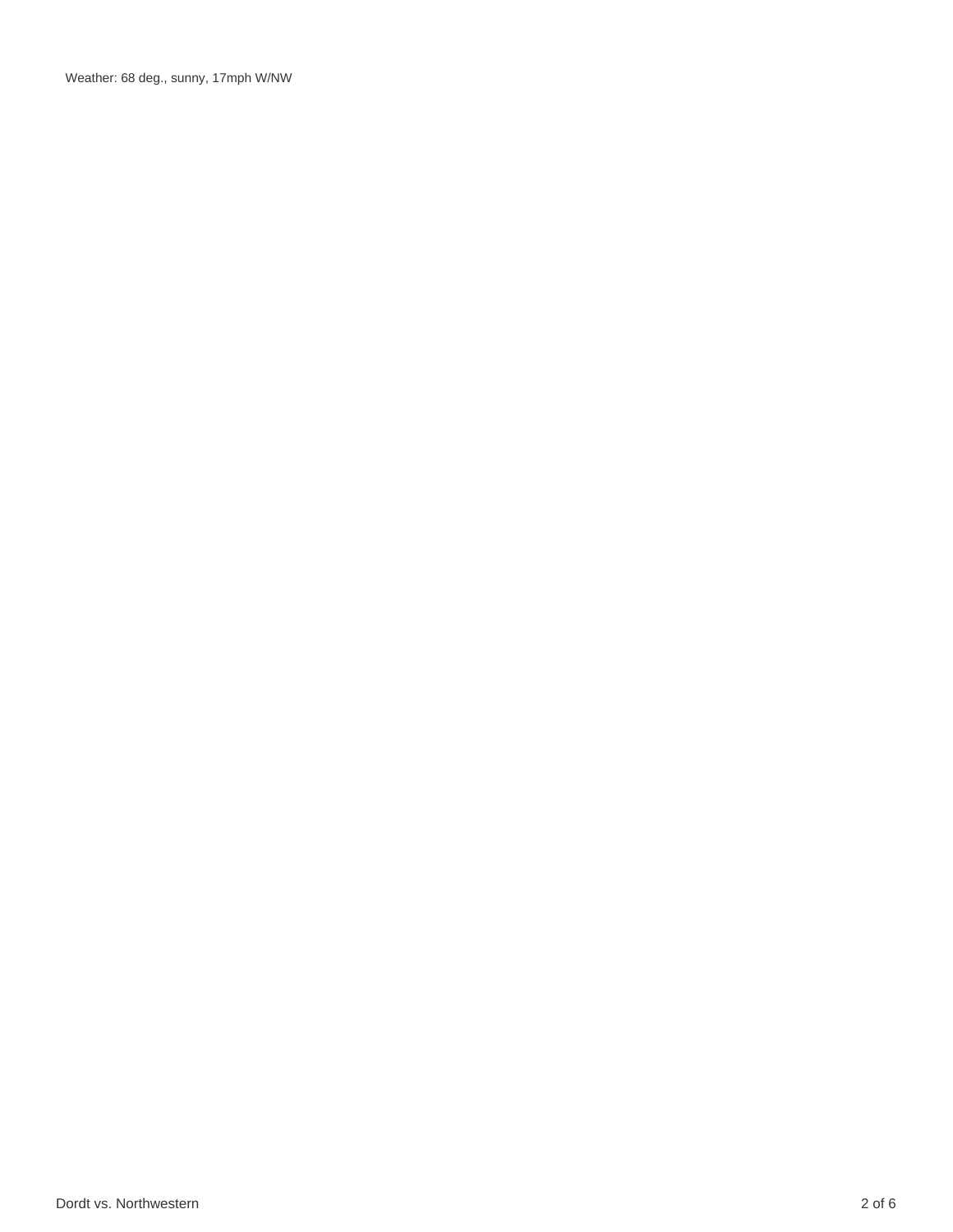# **Scoring Summary**

| <b>INNINGS</b>                  | <b>PLAY</b>                                                                                      | $V - H$  |
|---------------------------------|--------------------------------------------------------------------------------------------------|----------|
| Dordt<br>1st                    | D. Stanley singled through the left side, RBI; P. Hamann advanced to third; L. Cline scored.     | $1 - 0$  |
| Northwestern<br>1st             | M. Watson homered to left field, RBI.                                                            | $1 - 1$  |
| Northwestern<br>1st             | S. Stanford scored on a wild pitch.                                                              | $1 - 2$  |
| Northwestern<br>2 <sub>nd</sub> | J. Snyder homered to right field, RBI.                                                           | $1 - 3$  |
| Northwestern<br>2 <sub>nd</sub> | T. Schouten scored on a wild pitch.                                                              | $1 - 4$  |
| Northwestern<br>3rd             | J. Snyder homered to left field, 3 RBI; M. Porepp scored; E. Rash scored.                        | $1 - 7$  |
| Dordt<br>4th                    | A. Klinzing homered to left center, RBI.                                                         | $2 - 7$  |
| Dordt<br>5th                    | C. Edwards homered to left center, unearned, 2 RBI; L. November scored, unearned.                | $4 - 7$  |
| Dordt<br>5th                    | D. Stanley homered to right center, unearned, RBI.                                               | $5 - 7$  |
| Northwestern<br>5th             | M. Porepp singled through the left side, RBI; D. Dykstra advanced to second; S. Stanford scored. | $5 - 8$  |
| Northwestern<br>5th             | M. Porepp advanced to third on a wild pitch; D. Dykstra scored on a wild pitch, unearned.        | $5 - 9$  |
| Northwestern<br>6th             | S. Stanford flied out to rf, SAC, RBI; B. Kalvelage scored.                                      | $5 - 10$ |
| Northwestern<br>6th             | E. Rash doubled to left center, RBI; E. Olesen scored.                                           | $5 - 11$ |

# **All Plays**

# **Dordt Top of 1st Inning**

| L. Cline singled through the left side.                                                      |
|----------------------------------------------------------------------------------------------|
| L. Cline stole second.                                                                       |
| L. November singled up the middle; L. Cline advanced to third.                               |
| P. Hamann pinch ran for L. November.                                                         |
| P. Hamann stole second.                                                                      |
| C. Edwards grounded out to 2b. (1 out)                                                       |
| D. Stanley singled through the left side, RBI; P. Hamann advanced to third; L. Cline scored. |
| A. Klinzing struck out looking. (2 out)                                                      |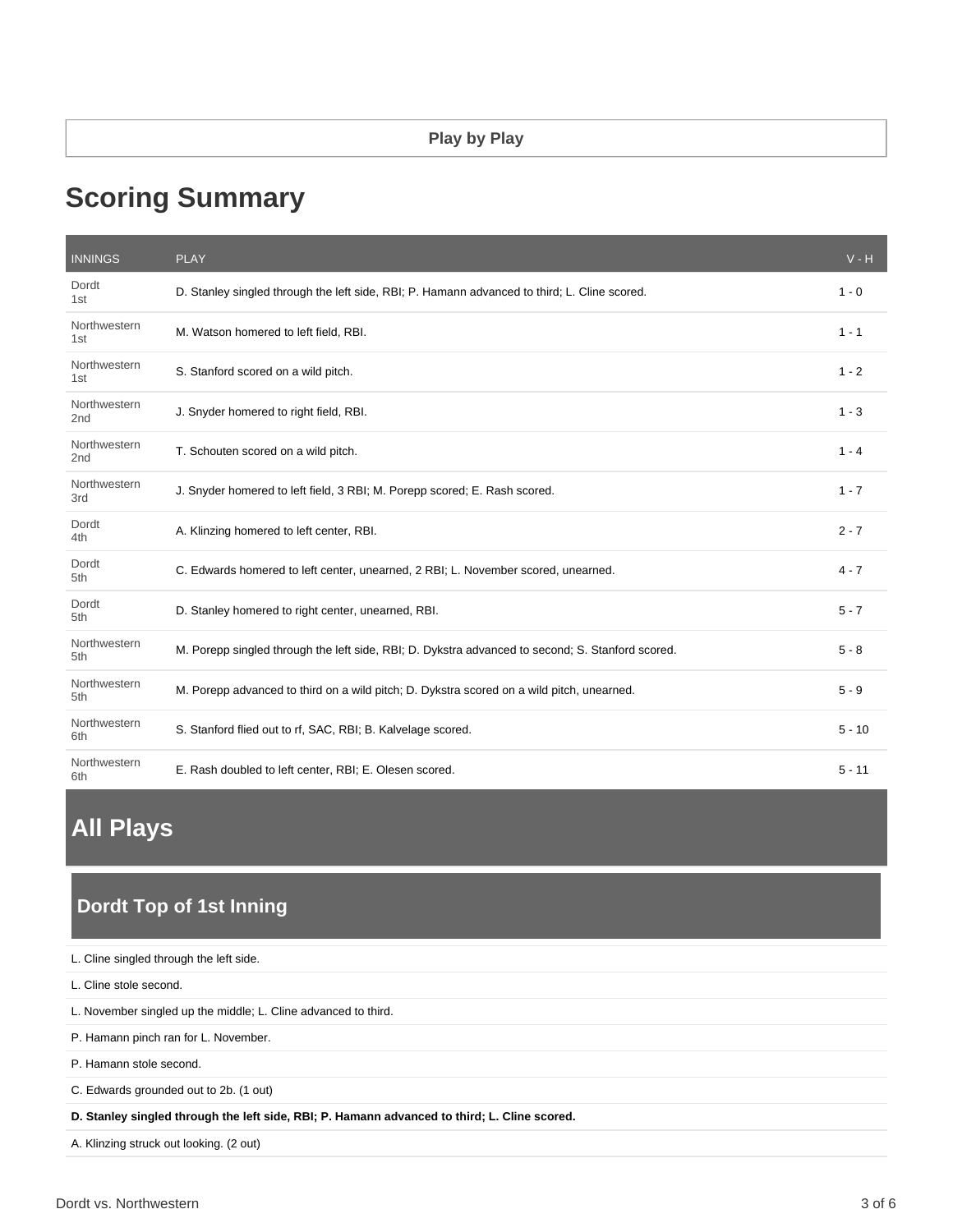A. Eshelman struck out swinging. (3 out)

#### **Inning Summary: 1 Runs , 3 Hits , 0 Errors , 2 LOB**

### **Northwestern Bottom of 1st Inning**

L. November to c for P. Hamann.

#### **M. Watson homered to left field, RBI.**

S. Stanford tripled to right center.

E. Rash struck out swinging. (1 out)

**S. Stanford scored on a wild pitch.**

D. Dykstra popped up to 3b. (2 out)

M. Porepp flied out to cf. (3 out)

**Inning Summary: 2 Runs , 2 Hits , 0 Errors , 0 LOB**

### **Dordt Top of 2nd Inning**

L. Vries struck out looking. (1 out)

K. Davis struck out swinging. (2 out)

N. Christian grounded out to ss. (3 out)

**Inning Summary: 0 Runs , 0 Hits , 0 Errors , 0 LOB**

### **Northwestern Bottom of 2nd Inning**

#### **J. Snyder homered to right field, RBI.**

C. Shelton singled to center field.

T. Schouten pinch ran for C. Shelton.

T. Martens grounded out to 3b, bunt, SAC; T. Schouten advanced to second. (1 out)

E. Olesen flied out to cf; T. Schouten advanced to third. (2 out)

**T. Schouten scored on a wild pitch.**

M. Watson struck out looking. (3 out)

**Inning Summary: 2 Runs , 2 Hits , 0 Errors , 0 LOB**

## **Dordt Top of 3rd Inning**

C. Shelton to c for T. Schouten.

L. Cline lined out to ss. (1 out)

L. November grounded out to 2b. (2 out)

C. Edwards singled to center field.

D. Stanley fouled out to 1b. (3 out)

**Inning Summary: 0 Runs , 1 Hits , 0 Errors , 1 LOB**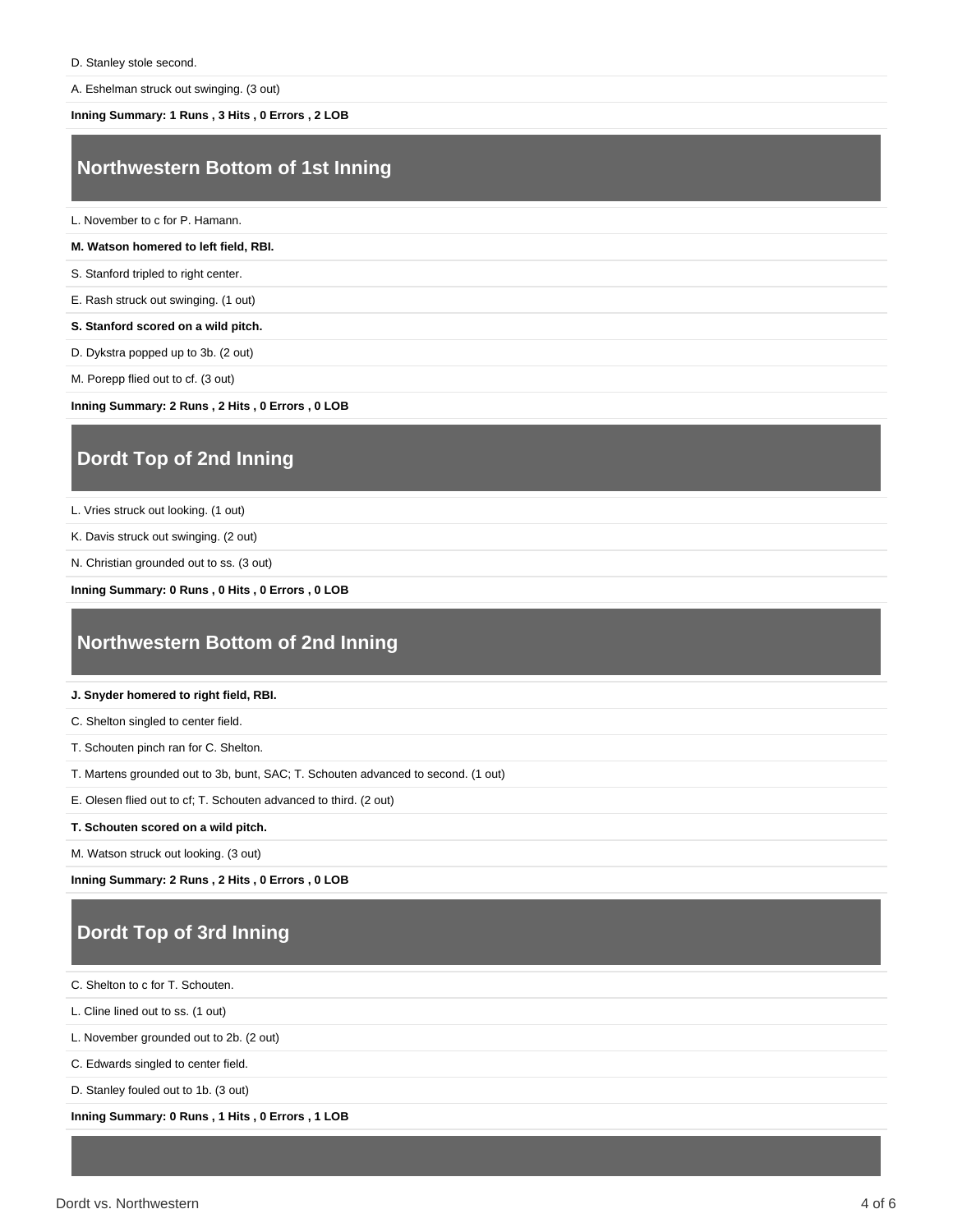### **Northwestern Bottom of 3rd Inning**

- S. Stanford struck out swinging. (1 out)
- E. Rash singled to shortstop.
- D. Dykstra popped up to 1b. (2 out)
- M. Porepp singled through the right side; E. Rash advanced to second.
- **J. Snyder homered to left field, 3 RBI; M. Porepp scored; E. Rash scored.**
- C. Shelton grounded out to 3b. (3 out)

**Inning Summary: 3 Runs , 3 Hits , 0 Errors , 0 LOB**

## **Dordt Top of 4th Inning**

#### **A. Klinzing homered to left center, RBI.**

- A. Eshelman struck out swinging, out at first c to 1b. (1 out)
- L. Vries popped up to 2b. (2 out)
- K. Davis popped up to ss. (3 out)

**Inning Summary: 1 Runs , 1 Hits , 0 Errors , 0 LOB**

### **Northwestern Bottom of 4th Inning**

M. Bruell to p for G. Kim.

- T. Martens struck out swinging. (1 out)
- E. Olesen popped up to ss. (2 out)

M. Watson flied out to cf. (3 out)

**Inning Summary: 0 Runs , 0 Hits , 0 Errors , 0 LOB**

# **Dordt Top of 5th Inning**

N. Christian grounded out to 2b. (1 out)

L. Cline struck out looking. (2 out)

L. November reached first on an error by ss.

**C. Edwards homered to left center, unearned, 2 RBI; L. November scored, unearned.**

**D. Stanley homered to right center, unearned, RBI.**

A. Klinzing struck out swinging. (3 out)

**Inning Summary: 3 Runs , 2 Hits , 1 Errors , 0 LOB**

# **Northwestern Bottom of 5th Inning**

S. Stanford singled to third base.

S. Stanford stole second.

E. Rash grounded out to p; S. Stanford did not advance. (1 out)

D. Dykstra walked.